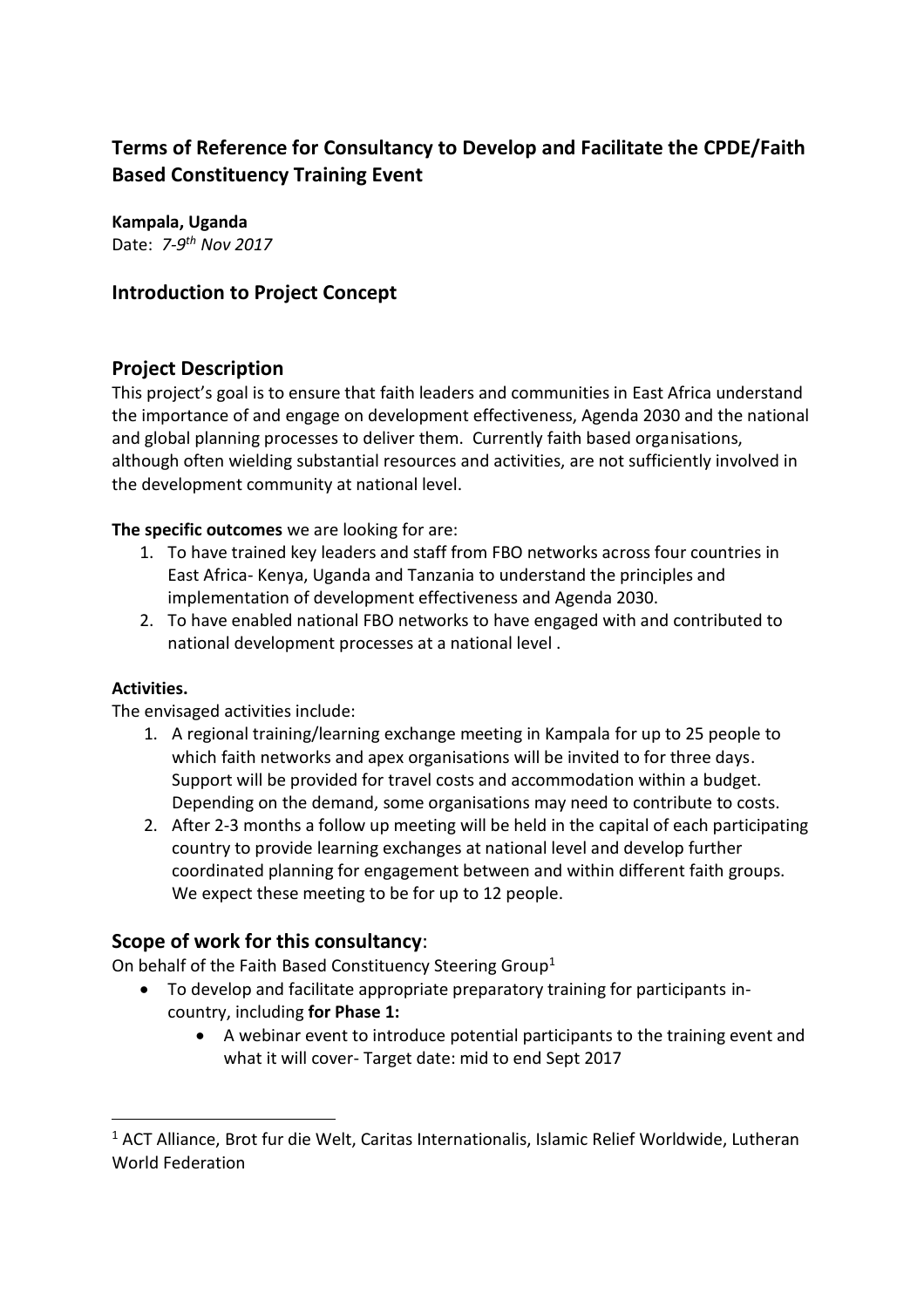- An engaging and effective regional training event over three days to enable participants to:
	- 1. Apply Development Effectiveness Principles within the context of national programming and advocacy
	- 2. Understand why and how to engage on Agenda 2030 and the SDGs at a national and local level. Training on Agenda 2030 needs to cover the context of its introduction, its themes, goals and targets, and its methodology of implementation at a national level.
	- 3. Develop understanding and dialogue of faith based discourse relevant to ensuring community buy-in to the SDGs. We suggest participating organisations and Steering Group members could share this in a participatory way.
	- 4. Conduct participatory planning of phase 2, involving a meeting with faith networks at national level to assess progress and plan future engagement
- Must include designing the agenda and employing appropriate teaching methodologies and trainers
- Ensure time is built in for country groups to work together to develop plans that they will commit to delivering on return home
- to identifying appropriate training materials for the events for post training use
- ensuring strong facilitation, which may include by self and/or other facilitators

### **Key responsibilities:**

- To work with ACT Alliance and the SG to agree the budget, and stay within this
- To send regular updates on the work to the SG, and to consult with them on design of the event, including facilitators and resource people
- To coordinate fully with the Logistics and Arrangements Consultant in terms of what the event will require and that can be delivered within the venue and budget available

Please Note: The logistics for organizing the venue, catering and travel arrangements will be the subject of a separate contract being tendered and therefore do not need to be included

### **Time commitment:**

We expect that Phase 1 of the project will last 4 months from late August to November with activity and capacity particularly needed around the training design phase, the webinar and the week of the meeting in Kampala.

### **Remuneration:**

Funding may be claimed for identified costs in advance at stages throughout the project. Subsequent payments will be dependent on proper reporting and accounting for expenditure. Funding for the event comes from CPDE and will be managed by Act Alliance secretariat.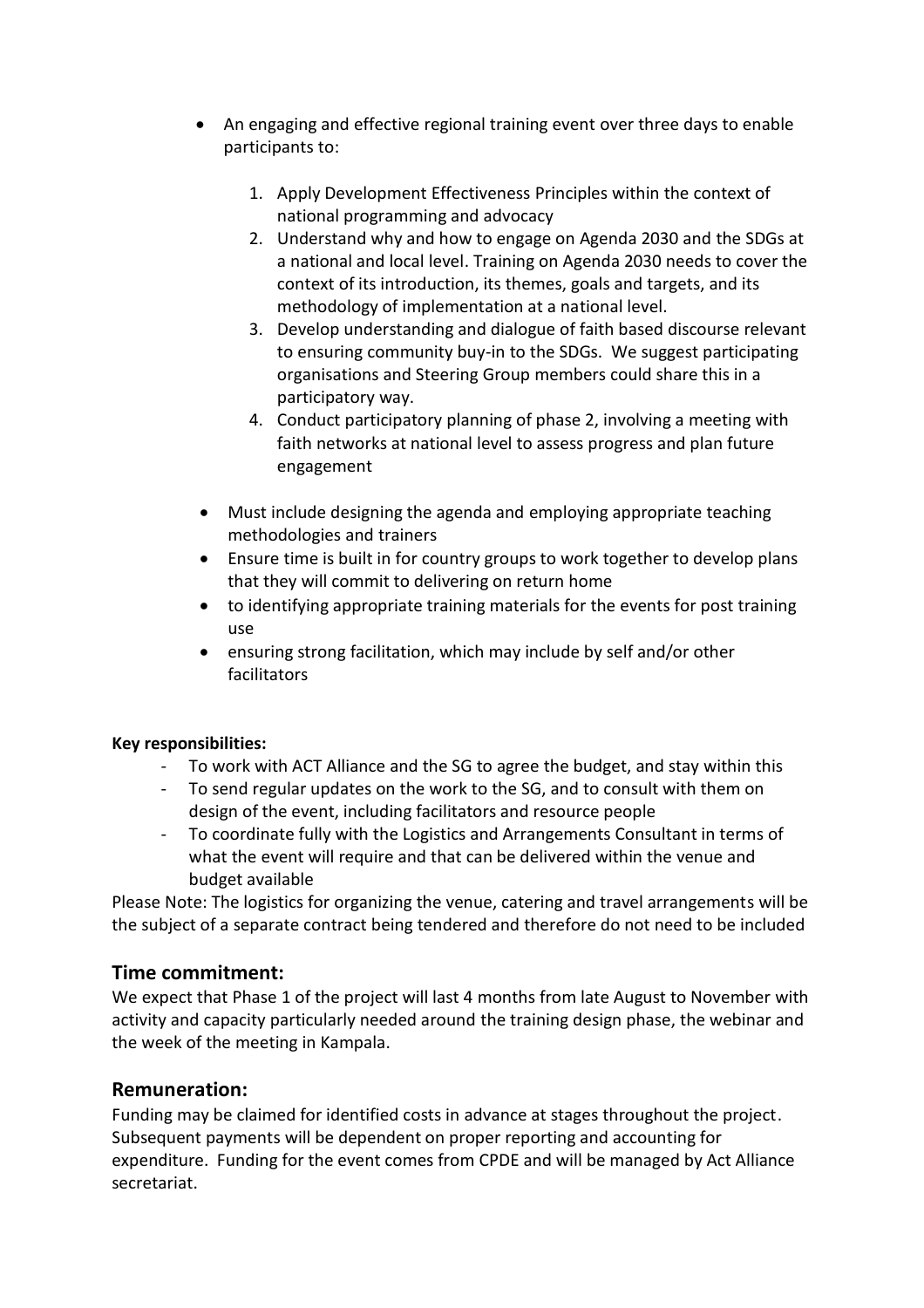#### **Applying as a consultant**

If you are interested in managing the project activities identified within the key tasks and deliverables section above, please send a response according to the criteria outlined below by  $14<sup>th</sup>$  August 2017 by email to:

Alison Kelly, ACT Alliance

Email: [alison.kelly@actalliance.org](mailto:alison.kelly@actalliance.org)

### CONSULTANCY CONTRACT

All potential applicants must submit a proposal containing the below three points and fill in the table beneath in **Appendix 1** to help collate key data pertaining to this tender. The applicant must be clear about other expenses being claimed in relation to this consultancy and these must be specified clearly.

For this consultancy all applicants are required to submit:

- A covering letter with a company profile(s) of all stakeholders and the CV of the lead consultant(s).
- A proposal including, planned activities, methodology, deliverables, timeline, and cost proposal (including expenses) are expected. See below appendix 1 table for costs summary.
- Other relevant supporting documents should be included as the consultants sees fit, including details of two referees.

All applicants must have permission to operate in Uganda

### TENDER DATES AND CONTACT DETAILS

All proposals are required to be submitted by **Wednesday 16th August 2017** pursuant to the attached guidelines for submitting a quotation and these be returned to [alison.kelly@actalliance.org](mailto:alison.kelly@actalliance.org)

For any issues relating to the tender or its contents please email directly to [Alison](mailto:tendering@irworldwide.org) or other named colleagues detailed in Appendix 1

Following submission, Act Alliance may engage in further discussion with applicants concerning tenders in order to ensure mutual understanding and an optimal agreement.

Submissions must include the following information for assessment purposes.

- 1. Payment terms (payment normally made within 28 days of invoice)
- 2. Full breakdown of costs including expenses and any VAT
- 3. References (two are preferred)
- 4. Technical competency for this role
- 5. Demonstrable experience of similar work carried out successfully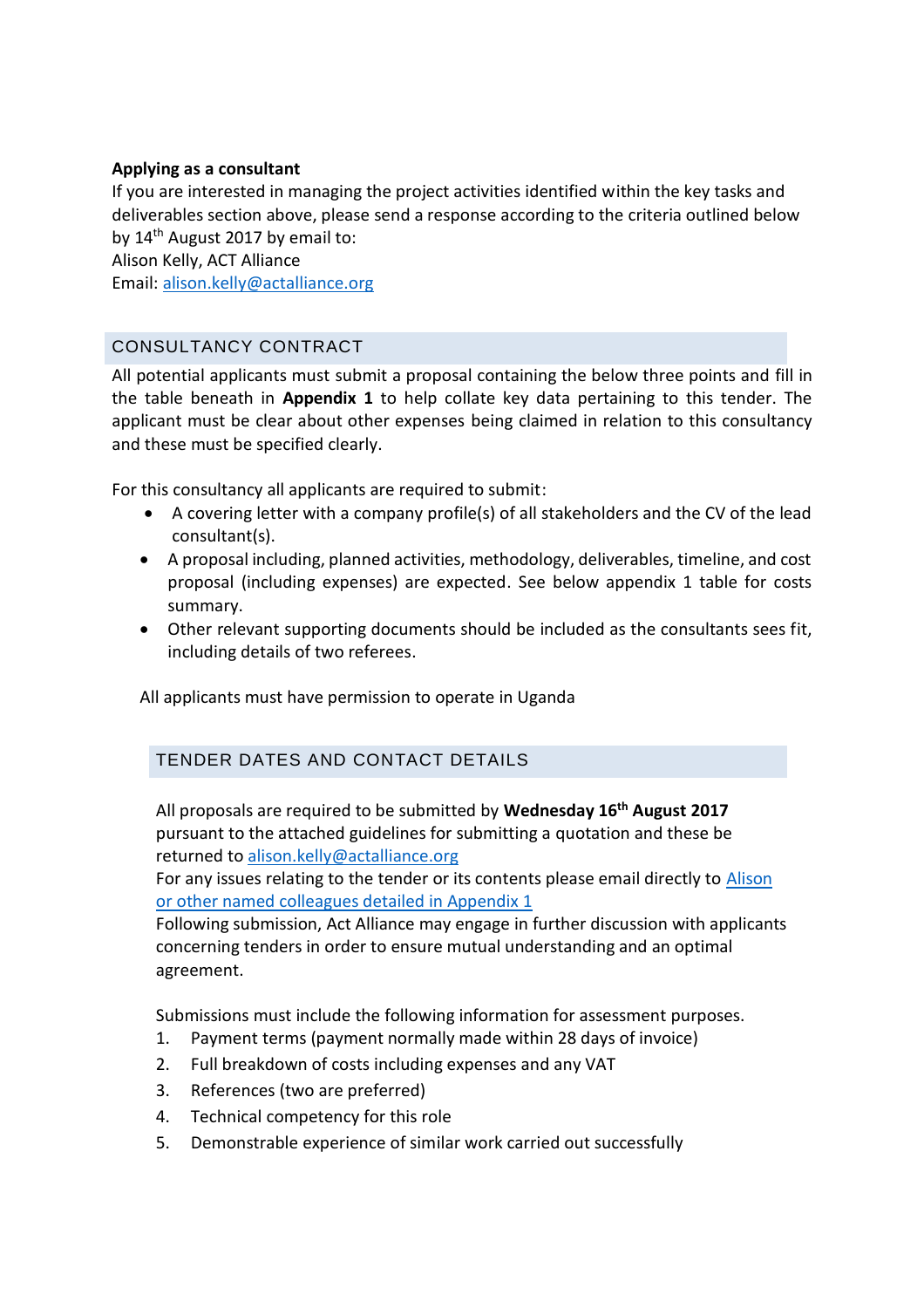### APPENDIX 1

Please fill in the table below. It is essential all sections be completed and where relevant additional expenses be specified in detail. In case of questions about how to complete the table below, and For further clarifications and enquiries the following people may be contacted:

| Alison Kelly                        | Fva Ekelund                            |
|-------------------------------------|----------------------------------------|
| <b>Act Alliance</b>                 | Church of Sweden                       |
| Email: alison.kelly@actalliance.org | E-MAIL: eva.ekelund@svenskakyrkan.se   |
| Office: +1 212 867 5890, ext 303    | TELEPHONE: +46-18-+46-18-169822 MOBILE |
| US Cell: +1 347 443 4434            | PHONE: +46-18-+46 70 2835656           |
| UK mobile: +44 (0)7900 007713       |                                        |
| Atallah FitzGibbon                  |                                        |
| Islamic Relief Worldwide            |                                        |
| atallah.fitzgibbon@irworldwide.org  |                                        |
| Office: +44 121 6220722             |                                        |
| Mobile - +44 (0)7877905088          |                                        |
|                                     |                                        |

| <b>Cost Breakdown Sheet</b>                         |                        |
|-----------------------------------------------------|------------------------|
|                                                     | <b>Applicants name</b> |
|                                                     |                        |
| <b>Cost evaluation of CPDE</b>                      |                        |
| <b>consultancy</b>                                  |                        |
| <b>Company name</b>                                 |                        |
| No of proposed hours per<br>working day             |                        |
| No. of proposed days                                |                        |
|                                                     |                        |
| <b>Earliest available start date</b>                |                        |
|                                                     |                        |
| <b>Hourly rate</b>                                  |                        |
| <b>Daily rate</b>                                   |                        |
| <b>Inclusive of Taxes if relevant</b>               |                        |
| (Total)                                             |                        |
| <b>Other expenses (please</b><br>specify)           |                        |
| <b>Other expenses (please</b><br>specify)           |                        |
| <b>Other expenses (please</b><br>specify)           |                        |
| <b>Payment terms terms are</b><br>normally 28 days. |                        |
|                                                     |                        |
| <b>Total cost for consultancy</b>                   |                        |

**Note**